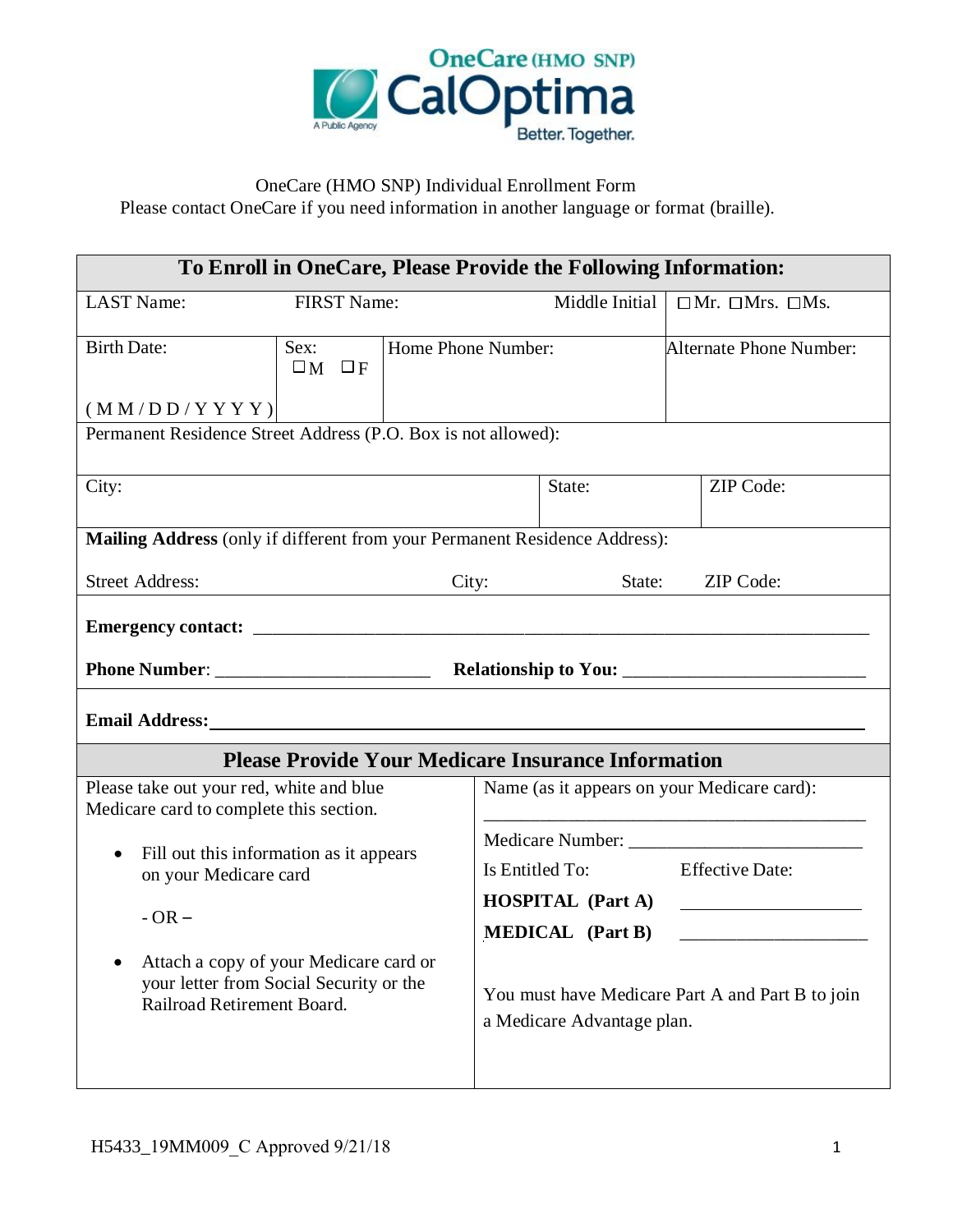# **Please read and answer these important questions:**

| 1. Do you have end-stage renal disease (ESRD)? $\Box$ Yes $\Box$ No<br>If you have had a successful kidney transplant and/or you don't need regular dialysis anymore, please<br>attach a note or records from your doctor showing you have had a successful kidney transplant or<br>you don't need dialysis, otherwise we may need to contact you to obtain additional information. |  |  |  |  |  |  |  |
|-------------------------------------------------------------------------------------------------------------------------------------------------------------------------------------------------------------------------------------------------------------------------------------------------------------------------------------------------------------------------------------|--|--|--|--|--|--|--|
| 2. Some individuals may have other drug coverage, including other private insurance, TRICARE,<br>federal employee health benefits coverage, VA benefits, or state pharmaceutical assistance<br>programs.                                                                                                                                                                            |  |  |  |  |  |  |  |
| Will you have other <b>prescription</b> drug coverage in addition to OneCare? $\square$ Yes $\square$ No<br>If "yes," please list your other coverage and your identification (ID) number(s) for this coverage:                                                                                                                                                                     |  |  |  |  |  |  |  |
| Name of other coverage: ID # for this coverage:<br>Group # for this coverage:                                                                                                                                                                                                                                                                                                       |  |  |  |  |  |  |  |
| 3. Are you a resident in a long-term care facility, such as a nursing home? $\square$ Yes $\square$ No<br>If "yes," please provide the following information:<br>Address and Phone Number of Institution (number and street):                                                                                                                                                       |  |  |  |  |  |  |  |
| 4. Are you enrolled in your state Medi-Cal program? $\square$ Yes $\square$ No<br>If "yes," please provide your Medi-Cal number on your beneficiary identification card (BIC).                                                                                                                                                                                                      |  |  |  |  |  |  |  |
| 5. Do you or your spouse work?<br>$\Box$ Yes $\Box$ No                                                                                                                                                                                                                                                                                                                              |  |  |  |  |  |  |  |
| Please choose a Primary Care Physician (PCP) and a Medical Group.                                                                                                                                                                                                                                                                                                                   |  |  |  |  |  |  |  |
| PCP Name:<br>PCP ID Number:<br><b>Medical Group Name:</b>                                                                                                                                                                                                                                                                                                                           |  |  |  |  |  |  |  |
| Please check one of the boxes below if you would prefer that we send you information in a<br>language other than English or in an accessible format:                                                                                                                                                                                                                                |  |  |  |  |  |  |  |
| Spanish<br>Vietnamese<br>braille, audio tape or large print                                                                                                                                                                                                                                                                                                                         |  |  |  |  |  |  |  |
| Please contact OneCare toll-free at 1-877-412-2734 if you need information in an accessible format or<br>language other than what is listed above. TDD/TTY users should call 1-800-735-2929 toll-free, 24<br>hours a day, 7 days a week. Our office hours are Monday through Friday from 8:00 a.m. to 5:00 p.m.                                                                     |  |  |  |  |  |  |  |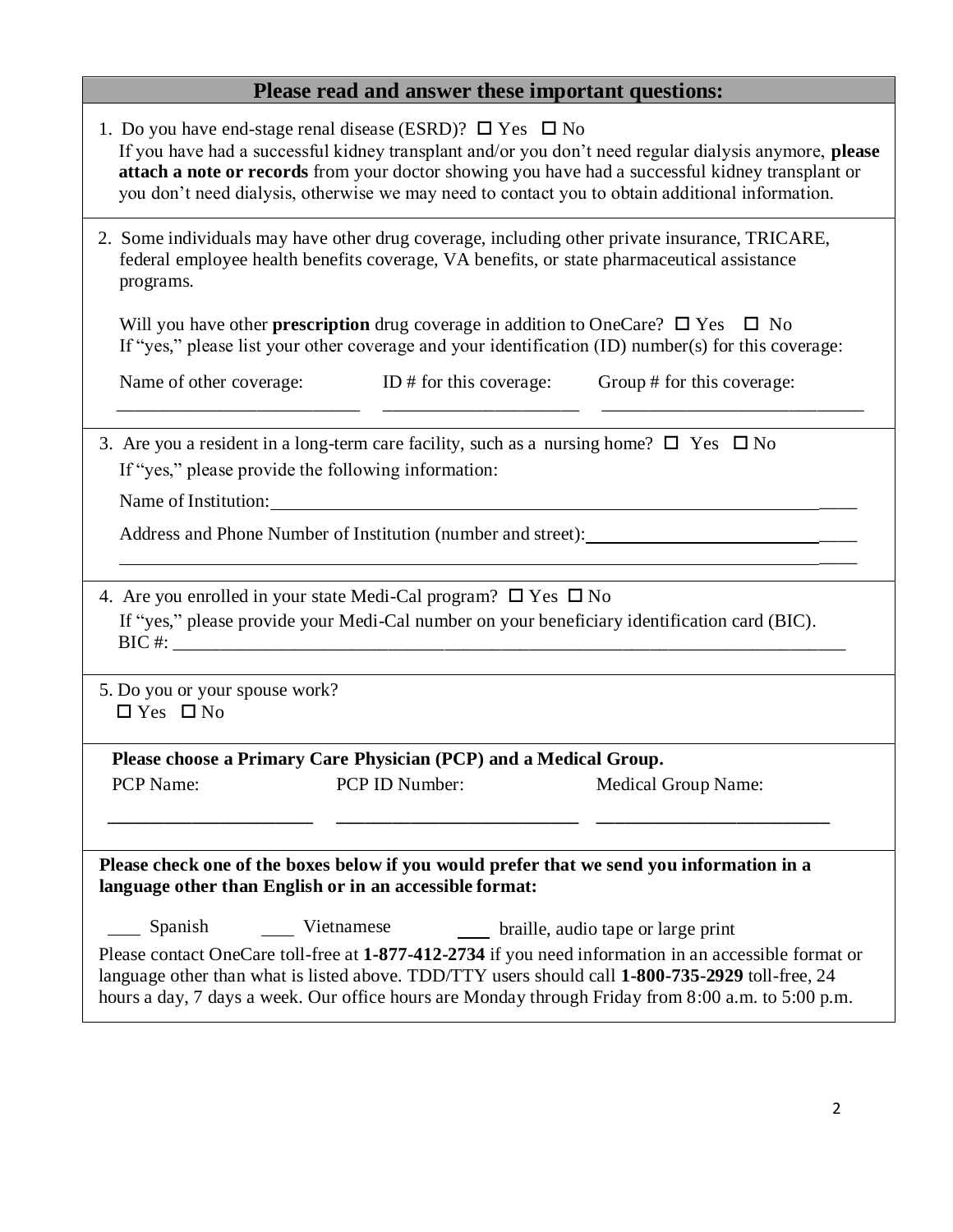

## **Please Read This Important Information**

**If you currently have health coverage from an employer or union, joining OneCare could affect your employer or union health benefits. You could lose your employer or union health coverage if you join OneCare.** Read the communications your employer or union sends you. If you have questions, visit their website, or contact the office listed in their communications. If there isn't information on whom to contact, your benefits administrator or the office that answers questions about your coverage can help.

## **Please Read and Sign Below:**

#### **By completing this enrollment application, I agree to the following:**

OneCare is a Medicare Advantage HMO SNP plan and has a contract with the federal government. I will need to keep my Medicare Part A and B and Medi-Cal. I can only be in one Medicare Advantage plan at a time, and I understand that my enrollment in this plan will automatically end my enrollment in another Medicare health plan or prescription drug plan. It is my responsibility to inform OneCare of any Medicare Advantage coverage that I have or may get in the future.

OneCare serves a specific service area. If I move out of the area that OneCare serves, I need to notify the plan so I can disenroll and find a new plan in my new area. Once I am a member of OneCare, I have the right to appeal plan decisions about payment or services if I disagree. I will read the Evidence of Coverage document from OneCare when I get it to know which rules I must follow to get coverage with this Medicare Advantage plan. I understand that people with Medicare aren't usually covered under Medicare while out of the country except for limited coverage near the U.S. border.

I understand that beginning on the date OneCare coverage begins, I must get all of my health care from OneCare, except for emergency or urgently needed services or out-of-area dialysis services. Services authorized by OneCare and other services contained in my OneCare Evidence of Coverage document (also known as a member contract or subscriber agreement) will be covered. Without authorization, **NEITHER MEDICARE NOR ONECARE WILL PAY FOR THE SERVICES.**

I understand that if I am getting assistance from a sales agent, broker or other individual employed by or contracted with OneCare, he/she may be paid based on my enrollment in OneCare.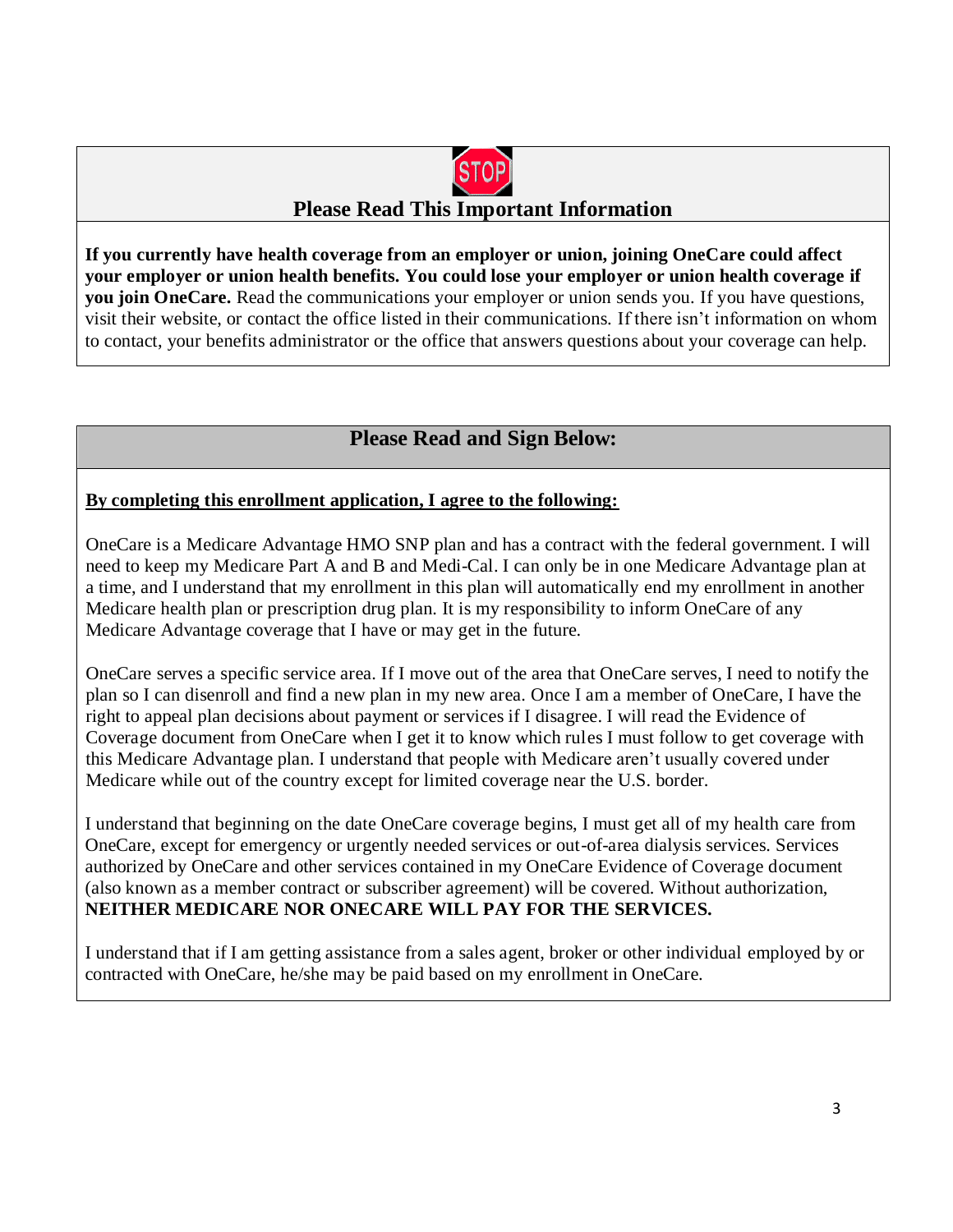#### **Release Information:**

By joining this Medicare Advantage HMO SNP plan, I acknowledge that OneCare will release my information to Medicare and other plans as is necessary for treatment, payment and health care operations. I also acknowledge that OneCare will release my information, including my prescription drug event data, to Medicare, who may release it for research and other purposes which follow all applicable federal statutes and regulations. The information on this enrollment form is correct to the best of my knowledge. I understand that if I intentionally provide false information on this form, I will be disenrolled from the plan.

I understand that my signature (or the signature of the person authorized to act on my behalf under State law where I live) on this application means that I have read and understand the contents of this application. If signed by an authorized individual (as described above), this signature certifies that: 1) this person is authorized under State law to complete this enrollment and 2) documentation of this authority is available upon request by Medicare.

| Signature:                                                                                           | <b>Today's Date:</b> |  |  |  |  |
|------------------------------------------------------------------------------------------------------|----------------------|--|--|--|--|
|                                                                                                      |                      |  |  |  |  |
| If you are the authorized representative, you must sign above and provide the following information: |                      |  |  |  |  |
|                                                                                                      |                      |  |  |  |  |
|                                                                                                      |                      |  |  |  |  |
|                                                                                                      |                      |  |  |  |  |
| Relationship to Enrollee:                                                                            |                      |  |  |  |  |
|                                                                                                      |                      |  |  |  |  |

| <b>Office Use Only:</b>                   |      |      |                        |  |  |  |
|-------------------------------------------|------|------|------------------------|--|--|--|
| Plan ID $#$ :                             |      |      |                        |  |  |  |
| <b>Effective Date of Coverage:</b>        | IEP: | AEP: | $SEP$ (type): $\qquad$ |  |  |  |
| Name of Plan Representative/agent/broker: |      |      |                        |  |  |  |

OneCare (HMO SNP) is a Medicare Advantage organization with a Medicare Contract and a contract with the California Medi-Cal (Medicaid) program. Enrollment in OneCare depends on contract renewal. The benefit information provided is a brief summary, not a complete description of benefits. For more information contact the plan. Limitations, co-payments, and restrictions may apply. Benefits may change on January 1 of each year.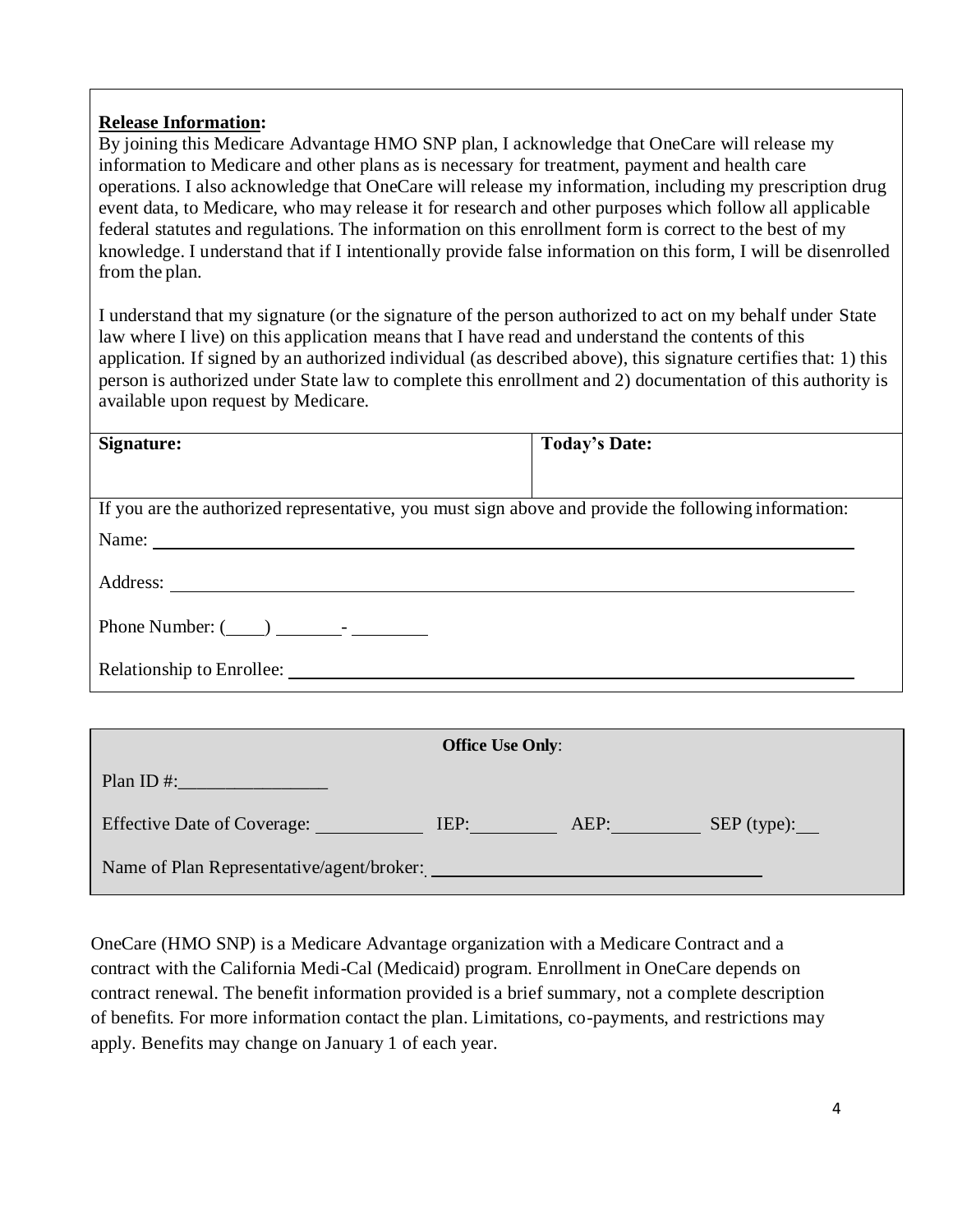OneCare complies with applicable Federal civil rights laws and does not discriminate on the basis of race, color, national origin, age, disability, or sex. Please call our Customer Service number at 1- 877-412-2734, 24 hours a day, 7 days a week. TDD/TTY users can call 1-800-735-2929.

**English:** ATTENTION: If you speak a language other than English, language assistance services, free of charge, are available to you. Call **1-877-412-2734** (TTY: **1-800-735-2929**).

**Spanish:** ATENCIÓN: Si habla español, tiene a su disposición servicios gratuitos de asistencia lingüística. Llame al **1-877-412-2734** (TTY: **1-800-735-2929**).

**Chinese:** 注意:如果您使用繁體中文,您可以免費獲得語言援助服務。請致電**1-877-412- 2734** (TTY: **1-800-735-2929**).

**Vietnamese:** CHÚ Ý: Nếu bạn nói Tiếng Việt, có các dịch vụ hỗ trợ ngôn ngữ miễn phí dành cho bạn. Gọi số **1-877-412-2734** (TTY: **1-800-735-2929**).

**Tagalog:** PAUNAWA: Kung nagsasalita ka ng Tagalog, maaari kang gumamit ng mga serbisyo ng tulong sa wika nang walang bayad. Tumawag sa **1-877-412-2734** (TTY: **1-800-735-2929**).

**Korean:** 주의: 한국어를 사용하시는 경우, 언어 지원 서비스를 무료로 이용하실 수 있습니다. **1-877-412-2734** (TTY: **1-800-735-2929**)번으로 전화해 주십시오.

**Armenian:** ՈՒՇԱԴՐՈՒԹՅՈՒՆ՝ Եթե խոսում եք հայերեն, ապա ձեզ անվճար կարող են տրամադրվել լեզվական աջակցության ծառայություններ: Զանգահարեք **1-877-412-2734** (TTY (հեռատիպ)՝ **1-800-735-2929**):

**Farsi:**

توجه: اگر به زبان فارسی گفتگو می کنید، تسهیالت زبانی بصورت رایگان برای شما فراهم می باشد.

باشماره **1-877-412-2734** (**1-800-735-2929** :TTY (تماس بگیرید.

**Russian:** ВНИМАНИЕ: Если вы говорите на русском языке, то вам доступны бесплатные услуги перевода. Звоните **1-877-412-2734** (телетайп: **1-800-735-2929**).

**Japanese:** 注意事項:日本語を話される場合、無料の言語支援をご利用いただけます。**1- 877-412-2734** (TTY: **1-800-735-2929**)まで、お電話にてご連絡ください。

**Arabic:** 

ملحوظة: إذا كنت تتحدث بلغة أخري غیر اإلنجلیزیة، فإن خدمات المساعدة اللغویة تتوفر لك بالمجان. اتصل علي الرقم **1-877-412-2734** )الهاتف النصي/خط االتصال لضعاف السمع TTY **1-800-735-2929**:( .

<u>Punjabi</u>: ਧਿਆਨ ਦਿਓ: ਜੇ ਤੁਸੀਂ ਪੰਜਾਬੀ ਬੋਲਦੇ ਹੋ, ਤਾਂ ਭਾਸ਼ਾ ਵਿੱਚ ਸਹਾਇਤਾ ਸੇਵਾ ਤੁਹਾਡੇ ਲਈ ਮੁਫਤ ਉਪਲਬਧ ਹੈ। **1-877-412-2734** (TTY: **1-800-735-2929**) 'ਤੇਕਾਲ ਕਰੋ।.